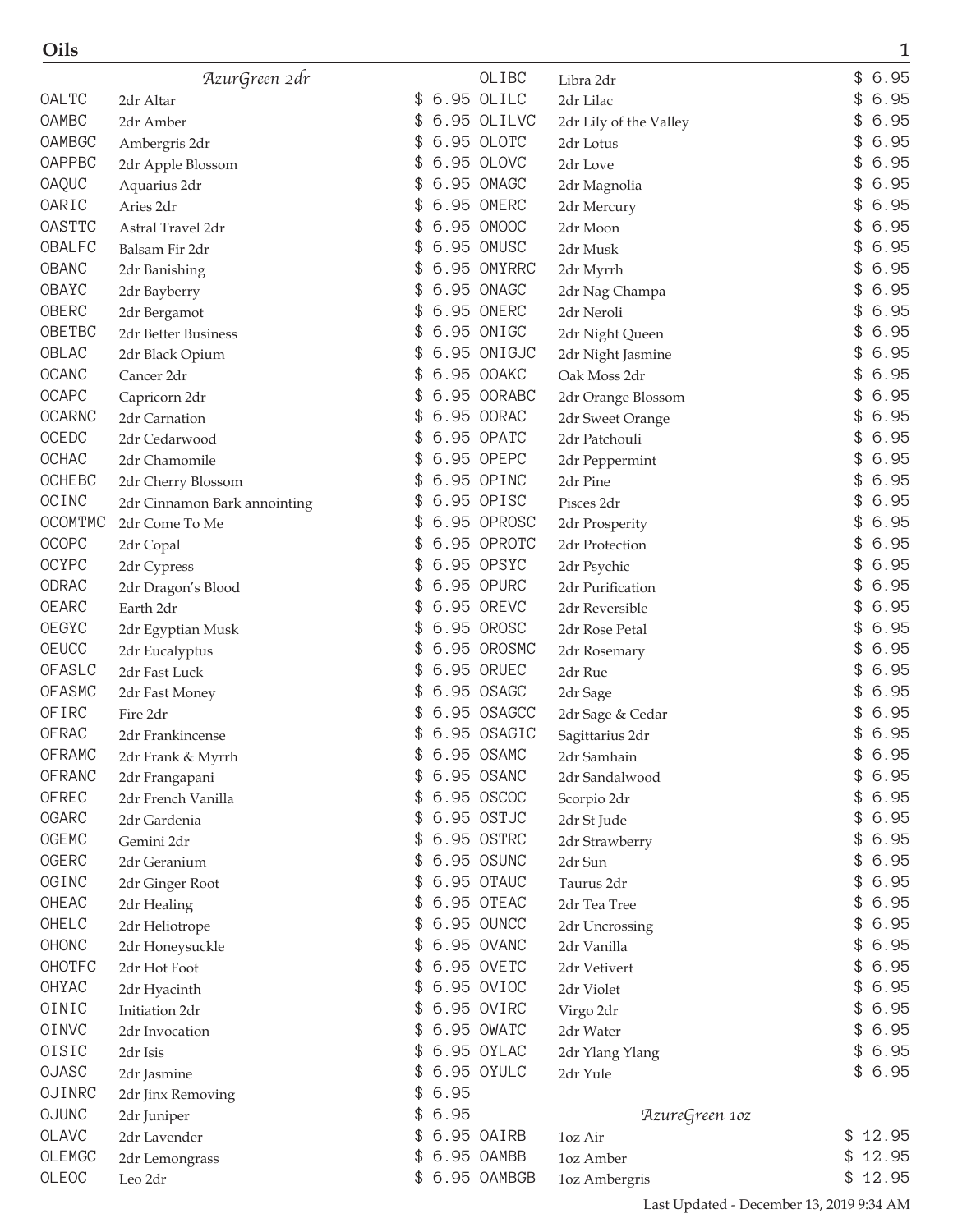| <b>OAPPBB</b> | 1oz Apple Blossom       |             | 12.95 OHELE   | 2dr Heliotrope essence                      | \$<br>6.95  |
|---------------|-------------------------|-------------|---------------|---------------------------------------------|-------------|
| OBAYB         | 1oz Bayberry            |             | 12.95 OJASE   | 2dr Jasmine essence                         | 6.95        |
| <b>OBERB</b>  | 1oz Bergamot            | \$          | 12.95 OLEMVE  | 2dr Lemon Verbena essence                   | 8.95        |
| OBLAB         | 1oz Black Opium         | \$          | 12.95 OLILE   | 2dr Lilac essence                           | 8.95<br>\$  |
| <b>OCARNB</b> | 1oz Carnation           | \$          | 12.95 OLOTE   | 2dr Lotus essence                           | 8.95        |
| <b>OCEDB</b>  | 1oz Cedarwood           | \$          | 12.95 OMUSE   | 2dr Musk essence                            | 8.95<br>\$  |
| <b>OCHAB</b>  | 1oz Chamomile           |             | 12.95 OROSE   | 2dr Rose essence                            | 8.95        |
| <b>OCHEBB</b> | 1oz Cherry Blossom      |             | 12.95 OTUNAE  | 2dr Tunisian Amber essence                  | 8.95<br>\$  |
| OCINB         | 1oz Cinnamon Bark       |             | 12.95 OVANE   | 2dr Vanilla essence                         | 6.95<br>\$  |
| <b>OCOPB</b>  | 1oz Copal               | 12.95<br>\$ |               |                                             |             |
| ODRAB         | 1oz Dragon's Blood      | 12.95<br>\$ |               | AzureGreen Essential                        |             |
| <b>OEGYB</b>  | 1oz Egyptian Musk       |             | 12.95 OALMSE  | 2dr Almond, Sweet essential                 | 5.50<br>\$  |
| <b>OEUCB</b>  | 1oz Eucalyptus          |             | 12.95 OANIE   | 2dr Anise essential                         | 5.95        |
| <b>OFRAB</b>  | 1oz Frankincense        | \$          | 12.95 OBASE   | 2dr Basil essential                         | 6.95<br>\$  |
| <b>OFRAMB</b> | 1oz Frank & Myrrh       |             | 12.95 OBERE   | 2dr Bergamot essential                      | 8.95        |
| <b>OGARB</b>  | 1oz Gardenia            |             | 12.95 OCEDE   | 2dr Cedarwood essential                     | 6.95        |
| OHEAB         | 1oz Healing             |             | 12.95 OCINE   | 2dr Cinnamon Leaf essential                 | 6.95        |
| OHELB         | 1oz Heliotrope          | \$          | 12.95 OCITE   | 2dr Citronella essential                    | 6.95        |
| <b>OHONB</b>  | 1oz Honeysuckle         | \$          | 12.95 OCYPE   | 2dr Cypress essential                       | 8.95<br>\$  |
| OISIB         | 1oz Isis                | \$          | 12.95 OEUCE   | 2dr Eucalyptus essential                    | 6.95        |
| <b>OJASB</b>  | 1oz Jasmine             |             | 12.95 OFRAE   | 2dr Frankincense essential                  | 9.95        |
| <b>OLAVB</b>  | 1oz Lavender            |             | 12.95 OFRAME  | 2dr Frank & Myrrh essential                 | 9.95        |
| OLILB         | 1oz Lilac               |             | 12.95 OGINE   | 2dr Ginger essential                        | 8.95        |
| OLILVB        | 1oz Lily of the Valley  |             | 12.95 OLAVE   | 2dr Lavender essential                      | 9.95        |
| OLOTB         | 1oz Lotus               | \$          | 12.95 OLEME   | 2dr Lemon essential                         | 5.95        |
| <b>OMONDB</b> | 1oz Money Drawing       | \$          | 12.95 OLEMGE  | 2dr Lemongrass essential                    | 5.95        |
| <b>OMOOB</b>  | 1oz Moon                |             | 12.95 OMYRRE  | 2dr Myrrh essential                         | 9.95<br>\$  |
| OMUSB         | 1oz Musk                |             | 12.95 ONERE   | 2dr Neroli essential                        | 9.95        |
| <b>ONAGB</b>  | 1oz Nag Champa          |             | 12.95 OORAE   | 2dr Sweet Orange essential                  | 5.95        |
| ONERB         | 1oz Neroli              |             | 12.95 OPATE   | 2dr Patchouli essential                     | 9.95        |
| <b>OORAB</b>  | 1oz Sweet Orange        |             | 12.95 OPEPE   | 2dr Peppermint essential                    | 8.95        |
| <b>OPATB</b>  | 1oz Patchouli           |             | 12.95 OPINE   | 2dr Pine essential                          | 6.95        |
| <b>OPEPB</b>  | 1oz Peppermint          | \$          | 12.95 OROSME  | 2dr Rosemary essential                      | \$<br>8.95  |
| OPROSB        | 1oz Prosperity          | \$          | 12.95 OSAGCE  | 2dr Sage & Cedar essential                  | \$<br>8.95  |
| <b>OPROTB</b> | 1oz Protection          | £.          | 12.95 OSAGE   | 2dr Sage essential                          | 9.95        |
| OREVB         | 1oz Reversible          | £.          | 12.95 OSANE   | 2dr Sandalwood essential                    | 12.95<br>\$ |
| OROSB         | 1oz Rose                | \$          | 12.95 OSPEE   | 2dr Spearmint essential                     | \$<br>6.95  |
| OROSMB        | 1oz Rosemary            | \$          | 12.95 OTEAE   | 2dr Tea Tree essence                        | 8.95<br>\$  |
| ORUEB         | 1oz Rue                 | \$          | 12.95 OVETE   | 2dr Vetivert essential                      | 13.95<br>\$ |
| <b>OSAGB</b>  | 1oz Sage                |             | 12.95 OYLAE   | 2dr Ylang Ylang essential                   | 13.95<br>\$ |
| <b>OSAMB</b>  | 1oz Samhain             | 12.95<br>\$ |               |                                             |             |
| <b>OSANB</b>  | 1oz Sandalwood          | 12.95<br>\$ |               | Foxcraft                                    |             |
| <b>OSTRB</b>  | 1oz Strawberry          |             | 12.95 OATTLF  | 2dr Attract Love                            | \$<br>6.95  |
| OTEAB         | 1oz Tea Tree            | £.          | 12.95 OBANF   | 2dr Banishing                               | \$<br>6.95  |
| <b>OVANB</b>  | 1oz Vanilla             | \$          | 12.95 OBENF   | 2dr Benzoin                                 | \$<br>6.95  |
| OWATB         | 1oz Water               | \$          | 12.95 OBUSSF  | 2dr Business Success                        | 6.95<br>\$  |
| OYLAB         |                         |             | 12.95 OCOMTMF | 2dr Come to Me                              | 6.95        |
| OYULB         | 1oz Ylang Ylang         | \$.         | 12.95 ODRAF   |                                             | \$<br>6.95  |
|               | 1oz Yule                |             | <b>OFASF</b>  | 2dr Dragon's Blood<br>2dr Fast Luck         | 6.95<br>\$  |
|               | AzureGreen Essences     |             | <b>OFASMF</b> |                                             | 6.95        |
| OBAYE         |                         | \$          | 6.95 OFRAAF   | 2dr Fast Money<br>2dr Frankincense Absolute | 6.95<br>\$  |
| OBLAOE        | 2dr Bayberry essence    | \$          | 8.95 OHEAF    |                                             | \$<br>6.95  |
| <b>OGARE</b>  | 2dr Black Opium essence |             | 8.95 OHIGF    | 2dr Healing Powers                          | \$<br>6.95  |
|               | 2dr Gardenia essence    |             |               | 2dr High John the Conquer                   |             |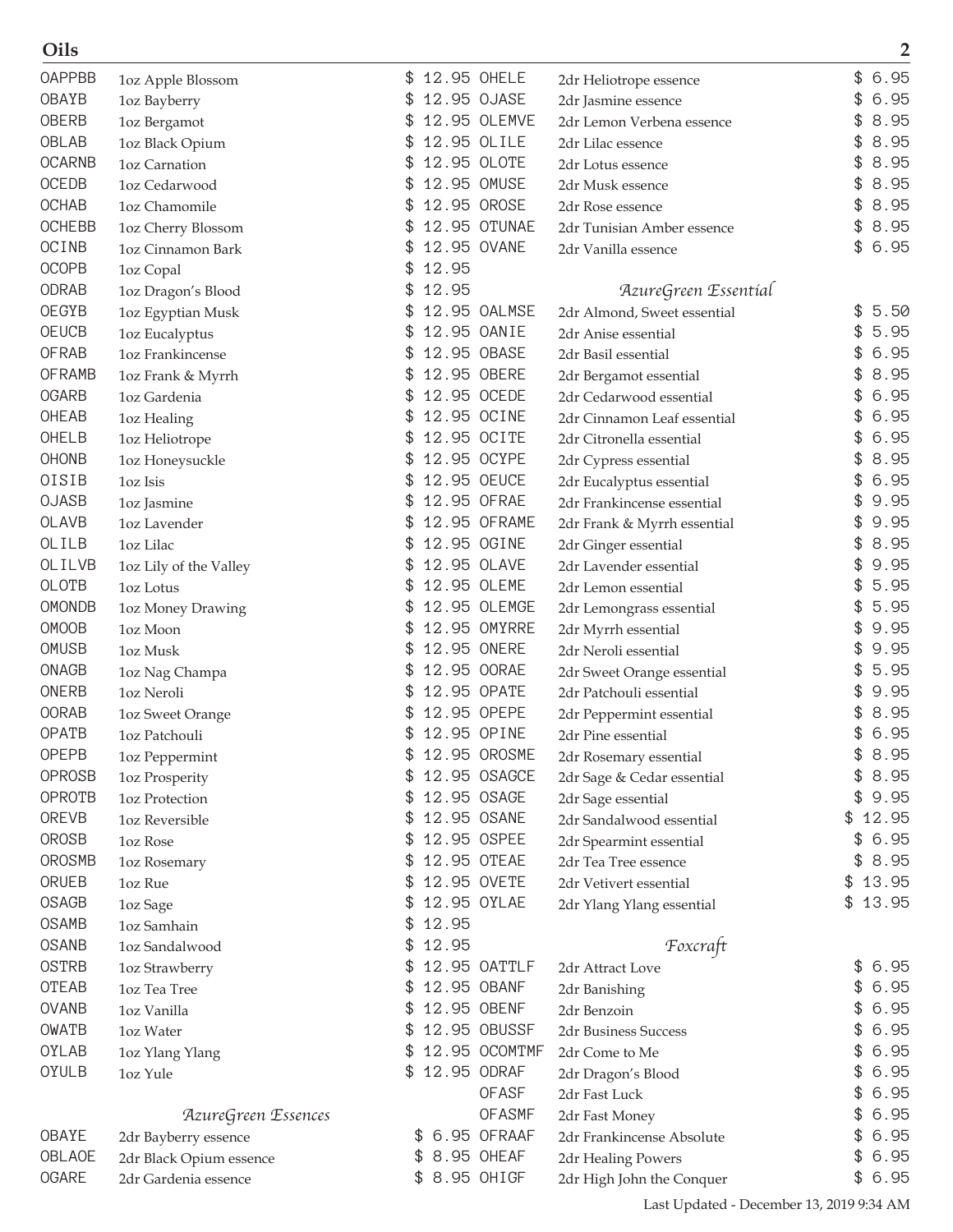| Oils          |                              |    |      |              |                                         |             | 3    |
|---------------|------------------------------|----|------|--------------|-----------------------------------------|-------------|------|
| OJINRF        | 2dr Jinx Removing            | \$ |      | 6.95 OJOHV   | 4dr John the Conqueror                  | \$          | 3.95 |
| OMAGF         | 2dr Magnetic                 | \$ |      | 6.95 OJUSJV  | 4dr Just Judge                          | \$          | 3.95 |
| OMONDF        | 2dr Money Drawing            | \$ |      | 6.95 OLODV   | 4dr Lodestone                           | \$          | 3.95 |
| OMUSAF        | 2dr Musk Arabian White       | \$ |      | 6.95 OLOOV   | 4dr Look But Don't Touch                | \$          | 3.95 |
| OMUSEF        | 2dr Musk Egyptian            |    |      | 6.95 OLOVMV  | 4dr Love Me                             | \$          | 3.95 |
| <b>OMYSVF</b> | 2dr Mystic Veil              | \$ |      | 6.95 OMAGV   | 4dr Magnet                              | \$          | 3.95 |
| <b>OOPIF</b>  | 2dr Opium, French            | \$ |      | 6.95 OMASV   | 4dr Masters                             | \$          | 3.95 |
| OPATAF        | 2dr Patchouli Arabian        | \$ |      | 6.95 OMONDV  | 4dr Money Drawing                       | \$          | 3.95 |
| OPATTF        | 2dr Patchouli Tunisian       | \$ |      | 6.95 ONOAV   | 4dr No Arrest                           | \$          | 3.95 |
| OPEAF         | 2dr Peace n' Protection      | \$ |      | 6.95 OOCHV   | 4dr Ochun                               | \$          | 3.95 |
| OPSYF         | 2dr Psychic Powers           | \$ |      | 6.95 OOELE   | 4dr Elegua                              | \$          | 3.95 |
| OROSGF        | 2dr Rose Geranium            | \$ |      | 6.95 00GUV   | 4dr Ogun                                | \$          | 3.95 |
| <b>OSANAF</b> | 2dr Sandalwood, Arabian      | \$ |      | 6.95 OOSHV   | 4dr Oshun                               | \$          | 3.95 |
| <b>OSANTF</b> | 2dr Sandalwood, Tunisian     |    |      | 6.95 OPATP   | 4dr Patchouli, Pure                     | \$          | 3.95 |
| <b>OSATF</b>  | 2dr Satyr                    | \$ |      | 6.95 OPATV   | 4dr Patchouli                           | \$          | 3.95 |
| <b>OSEVF</b>  | 2dr Seven African Powers     | \$ |      | 6.95 OPEAHV  | 4dr Peaceful Home                       | \$          | 3.95 |
| <b>OTONF</b>  | 2dr Tonka Bean               | \$ |      | 6.95 OPOWV   | 4dr Power                               | \$          | 3.95 |
| <b>OUNCF</b>  | 2dr Uncrossing               | \$ |      | 6.95 OPROTEV | 4dr Protection from Envy                | \$          | 3.95 |
| <b>OVANF</b>  | 2dr Van-Van                  | \$ |      | 6.95 OPROTV  | 4dr Protection                          | \$          | 3.95 |
| OWITF         | 2dr Witch's Sight            |    |      | 6.95 OPROV   | 4dr Prosperity                          | \$          | 3.95 |
|               |                              |    |      | <b>OREVV</b> | 4dr Reversible                          | \$          | 3.95 |
|               | 4 Dram Aura, Espíritu & Misc |    |      | <b>OROAV</b> | 4dr Road Opener                         | \$          | 3.95 |
| 077AV         | 4dr 7x7 Against All          | \$ |      | 3.95 OSENV   | 4dr Send Back Evil                      | \$          | 3.95 |
| 07AFRPV       | 4dr 7 African Powers         | \$ |      | 3.95 OSPEBV  | 4dr Spell Breaker                       | \$          | 3.95 |
| <b>OADAV</b>  | 4dr Adam & Eve               | \$ |      | 3.95 OSPIPV  | 4dr Spiritual Power                     | \$          | 3.95 |
| <b>OAGAHV</b> | 4dr Against Harm             | \$ |      | 3.95 OSPIV   | 4dr Spirit                              | \$          | 3.95 |
| OALLV         | 4dr All Purpose              | \$ |      | 3.95 OSTAWM  | 4dr Stay with Me                        | \$          | 3.95 |
| <b>OBANV</b>  | 4dr Banishing                | \$ |      | 3.95 OSTOEV  | 4dr Stop Evil                           | \$          | 3.95 |
| <b>OBETBV</b> | 4dr Better Business          | \$ |      | 3.95 OSTOV   | 4dr Stop Rumors                         |             | 3.95 |
| OBINV         | 4dr Bingo                    | \$ |      | 3.95 OTAKAEV | 4dr Take Away Evil                      | \$          | 3.95 |
| OBLAAV        | 4dr Black Arts               | \$ |      | 3.95 OTAMV   | 4dr Tame                                | \$          | 3.95 |
| OBLADV        | 4dr Black Destroyer          | \$ |      | 3.95 OUNBV   | 4dr Unblocker                           | \$          | 3.95 |
| OBLCAV        | 4dr Black Cat                | \$ |      | 3.95 OVISV   | 4dr Vision                              | \$          | 3.95 |
| <b>OBLEFV</b> | 4dr Blessed Favor            | S  |      | 3.95 OWEAWV  | 4dr Wealthy Way                         | \$          | 3.95 |
| OBREUV        | 4dr Break Up                 | \$ | 3.95 |              |                                         |             |      |
| <b>OCOMMV</b> | 4dr Commanding               | \$ | 3.95 |              | Auric Blend Perfumes                    |             |      |
| <b>OCOMPV</b> | 4dr Compelling               | \$ |      | 3.95 OAAB    | 1/3oz Amber Auric                       | \$<br>10.95 |      |
| <b>OCOMTV</b> | 4dr Come To Me               | \$ |      | 3.95 OAAD    | 1/3oz Aphrodesia Auric                  | \$<br>10.95 |      |
| <b>OCONTV</b> | 4dr Controlling              | \$ |      | 3.95 OAAM    | 1/3oz African Musk Auric                | 10.95       |      |
| ODOAV         | 4dr Do As I Say              | \$ |      | 3.95 OAAP    | 1/3oz Amber Patchouly Auric             | \$<br>10.95 |      |
| ODOMV         | 4dr Domination               | \$ |      | 3.95 OABC    | 1/3oz Black Coconut Auric               | 10.95       |      |
| ODRABV        | 4dr Dragons Blood            | \$ |      | 3.95 OABO    | 1/3oz Black Opium Auric                 | \$<br>10.95 |      |
| <b>OFASMV</b> | 4dr Fast Money               | \$ |      | 3.95 OACM    | 1/3oz Coco Mango Auric Blends roll on   | \$<br>10.95 |      |
| <b>OFASV</b>  | 4dr Fast Luck                | \$ |      | 3.95 OACR    | 1/3oz Chinese Rain Auric                | \$<br>10.95 |      |
| <b>OGAMV</b>  | 4dr Gamblers                 | \$ |      | 3.95 OADO    | 1/3oz Divine Opium Auric                | \$<br>10.95 |      |
| <b>OGUAAV</b> | 4dr Guardian Angel           | \$ |      | 3.95 OADS    | 1/3oz Desert Night Auric Blends roll on | 10.95       |      |
| OHASNHV       | 4dr Has No Hanna             | \$ |      | 3.95 OAEG    | 1/3oz Egyptian Goddess Auric            | \$<br>10.95 |      |
| OHEAV         | 4dr Healing                  | \$ |      | 3.95 OAEGL   | 1.87oz Egyptian Goddess Auric           | \$<br>31.95 |      |
| OHELHV        | 4dr Helping Hand             | S  |      | 3.95 OAEGS   | 1.87oz Egyptian Goddess spray Auric     | \$<br>38.95 |      |
| OHOLV         | 4dr Holy                     | \$ |      | 3.95 OAFD    | 1/3oz Forbidden Desire Auric            | \$<br>10.95 |      |
| <b>OIRRV</b>  | 4dr Irresistible             | \$ |      | 3.95 OAGH    | 1/3oz Golden Honeysuckle Auric          | \$<br>10.95 |      |
| OJINV         | 4dr Jinx Removing            | \$ |      | 3.95 OAHA    | 1/3oz Honey Almond Auric                | 10.95       |      |
| <b>OJOBV</b>  | 4dr Job                      |    |      | \$ 3.95 OAJM | 1/3oz Jasmine Auric                     | \$<br>10.95 |      |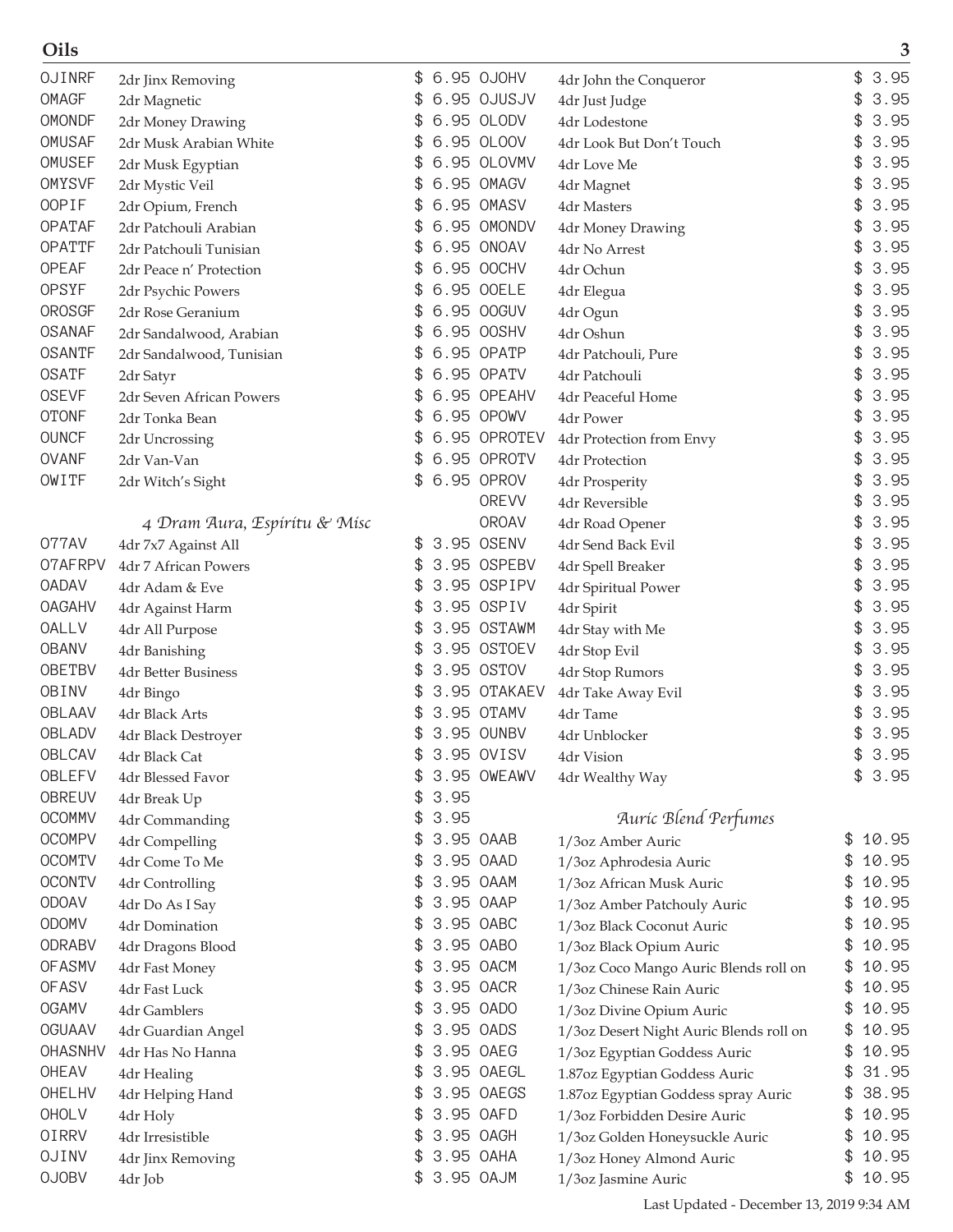| Oils          |                                        |     |         |               |                                           |    | 4       |
|---------------|----------------------------------------|-----|---------|---------------|-------------------------------------------|----|---------|
| OALD          | 1/3oz Lavender Dreams Auric            | \$  |         | 10.95 OPATT   | 1/3oz Attraction w/ pheromones            | \$ | 7.95    |
| <b>OALE</b>   | 1/3oz Love Auric                       | \$  |         | 10.95 OPATTA  | 1/3oz Attract Attract w/ pheromones       | \$ | 7.95    |
| OALM          | 1/3oz Lovers Moon Auric                |     |         | 10.95 OPBRIC  | 1/3oz Bring Customers w/ pheromones       | \$ | 7.95    |
| <b>OALOVL</b> | 1.7oz Love Auric                       | \$  |         | 31.95 OPCLE   | 1/3oz Cleansing w/ pheromones             | \$ | 7.95    |
| <b>OALOVS</b> | 1/3oz Love Auric Special Label         |     |         | 10.95 OPCOMT  | 1/3oz Come To Me for Her prheromones      | \$ | 7.95    |
| OALS          | 1.7oz Love spray Auric                 |     |         | 38.95 OPCOMTH | 1/3oz Come To Me for Him w/ pheromones    | \$ | 7.95    |
| <b>OAMJ</b>   | 1/3oz Majik Auric                      |     |         | 10.95 OPDOA   | 1/3oz Do As I Say w/ pheromones           | \$ | 7.95    |
| <b>OAML</b>   | 1/3oz Moonlight Auric                  | \$  |         | 10.95 OPDOM   | 1/3oz Domination w/ pheromones            | \$ | 7.95    |
| OAMYB         | 1/3oz Mystic Blend Auric               | \$  |         | 10.95 OPDOUF  | 1/3oz Double Luck w/ pheromones           | \$ | 7.95    |
| OANQ          | 1/3oz Night Queen Auric                |     |         | 10.95 OPFASL  | 1/3oz Fast Luck w/ pheromones             | \$ | 7.95    |
| <b>OAOL</b>   | 1/3oz One Love Auric                   |     |         | 10.95 OPFIRL  | 1/3oz Fire of Love w/ pheromones          | \$ | 7.95    |
| <b>OAPT</b>   | 1/3oz Patchouli Auric                  |     |         | 10.95 OPGAM   | 1/3oz Gamblers w/ pheromones              | \$ | 7.95    |
| OARAS         | 1/3oz Rasta Auric                      |     |         | 10.95 OPGOAE  | 1/3oz Go Away Evil w/ pheromones          | \$ | 7.95    |
| OARS          | 1/3oz Rose Auric                       |     |         | 10.95 OPHAIB  | 1/3oz Haitian Bind w/ pheromones          | \$ | 7.95    |
| <b>OASV</b>   | 1/3oz Sandalwood Vanilla Auric         | \$  |         | 10.50 OPIDO   | 1/3oz I Dominate My Partner w/ pheromones | \$ | 7.95    |
| <b>OASW</b>   | 1/3oz Sandalwood Auric                 |     |         | 10.50 OPJOHC  | 1/3oz John Conqueror w/ pheromones        | \$ | 7.95    |
| <b>OATE</b>   | 1/3oz Tea Rose Auric Blends            |     |         | 10.95 OPKAMS  | 1/3oz Kama Sutra w/ pheromones            | \$ | 7.95    |
| <b>OATR</b>   | 1/3oz Tropical Rain Auric              |     |         | 10.95 OPLAV   | 1/3oz Lavender w/ pheromones              | \$ | 7.95    |
| <b>OAVM</b>   | 1/3oz Vanilla Musk Auric               |     |         | 10.95 OPLESL  | 1/3oz Lesbian Love w/ pheromones          | \$ | 7.95    |
| <b>OAVN</b>   | 1/3oz Vanilla Auric                    |     |         | 10.95 OPLOV   | 1/3oz Love Honey for Him w/ pheromones    | \$ | 7.95    |
| <b>OAVR</b>   | 1/3oz Vanilla Rain Auric Blends        |     |         | 10.95 OPLOVE  | 1/3oz Love w/ pheromones                  | \$ | 7.95    |
| OAWA          | 1/3oz Water Goddess Auric              |     |         | 10.95 OPLOVH  | 1/3oz Love Honey for Her w/ pheromones    | \$ | 7.95    |
| OAWL          | 1/3oz Water Lily Auric                 | \$  |         | 10.95 OPLOVS  | 1/3oz Love Spell w/ pheromones            | \$ | 7.95    |
| <b>OAWM</b>   | 1/3oz White Musk Auric                 |     |         | 10.95 OPLUCL  | 1/3oz Lucky Lottery w/ pheromones         | \$ | 7.95    |
|               |                                        |     |         | OPMADP        | 1/3oz Mad Passion w/ pheromones           | \$ | 7.95    |
|               | Assorted oils                          |     |         | OPMOND        | 1/3oz Money Drawing w/ pheromones         | \$ | 7.95    |
| 02DIO         | Dionysus 2dr                           | \$  |         | 3.95 OPMRM    | 1/3oz Mr. Money w/ pheromones             | \$ | 7.95    |
| 02DUR         | Durga 2dr                              |     |         | 3.95 OPNIGP   | 1/3oz Night Passion w/ pheromones         | \$ | 7.95    |
| OA2ANI        | Anise 2dr                              |     |         | 3.95 OPPAT    | 1/3oz Patchouli w/ pheromones             |    | 7.95    |
| OHAIA         | 4dr Haitian Love (W root)              | \$  |         | 9.95 OPPROS   | 1/3oz Prosperity w/ pheromones            | \$ | 7.95    |
| OHAIG         | 4dr Haitian Gambler (W root)           |     |         | 9.95 OPPROT   | 1/3oz Protection w/ pheromones            | \$ | 7.95    |
| OHIRA         | 4dr Hi John (W root)                   | \$  |         | 9.95 OPREV    | $1/3$ oz Reversible w/ pheromones         | \$ | 7.95    |
| <b>OMONG</b>  | 2oz Money Growing                      |     |         | 13.95 OPROAO  | 1/3oz Road Opener w/ pheromones           | \$ | 7.95    |
| OMWPP         | Pinion Pine Medicine Wheel 1dr         | \$. |         | 3.95 OPROS    | 1/3oz Rose w/ pheromones                  | \$ | 7.95    |
| OMWSG         | Sweet Grass Medicine Wheel 1dr         | \$  |         | 3.95 OPSAN    | 1/3oz Sandalwoood w/ pheromones           | \$ | 7.95    |
| OMWWS         | Western Sage Medicine Wheel 1dr        | \$  |         | 3.95 OPTAKOP  | 1/3oz Take Off Panties w/ pheromones      | \$ | 7.95    |
| OPALS5        | 5 ml Palo Santo                        | \$  |         | 6.95 OPTAM    | 1/3oz Tame w/ pheromones                  | \$ | 7.95    |
| <b>OPATR</b>  | 1oz Patchouli (w/root)                 | \$  |         | 7.95 OPWOMT   | 1/3oz Woman Trap w/ pheromones            | \$ | 7.95    |
| OTWOL         | Totem Wolf Teaching 1dr                |     | \$3.95  |               |                                           |    |         |
| OWHIS10       | 10ml White Sage                        |     | \$25.95 |               | Solid Perfumes                            |    |         |
|               |                                        |     |         | OASAB         | 1/5oz Amber Butter solid                  |    | \$12.95 |
|               | Archangel oils                         |     |         | OASEG         | 1/5oz Egyptian Goddess solid              | \$ | 12.95   |
| <b>OAAUR</b>  | Auriel Archangel 1dr                   | \$  |         | 3.95 OASES    | 1/5oz Eastern Sandalwood solid            | \$ | 12.95   |
| <b>OAGAB</b>  | Gabriel Archangel 1dr                  | \$  |         | 3.95 OASIP    | 1/5oz Indo Patchouly solid                | \$ | 12.95   |
| OAMIC         | Michael Archangel 1dr                  | \$. |         | 3.95 OASKR    | 1/5oz Kashmir Rose solid                  | \$ | 12.95   |
| <b>OARAP</b>  | Raphael Archangel 1dr                  | \$  |         | 3.95 OASLO    | 1/5oz Love solid                          | \$ | 12.95   |
| <b>OAURI</b>  | Uriel Archangel 1dr                    |     |         | \$ 3.95 OASPA | Patchouli solid                           |    | \$6.95  |
|               | Pheromones                             |     |         |               | Lailokens Awen oils                       |    |         |
| OP7AFRP       | 1/3oz 7 African Powers w/ pheromones   | \$  |         | 7.95 OLABRMF  | 15ml Abra Melin (french) oil              |    | \$15.95 |
| OP7DROL       | 1/3oz 7 Drops of Love w/ pheromones    |     |         | \$7.95 OLFASM | 15ml Fast Money oil                       | \$ | 12.95   |
| <b>OPAGAE</b> | 1/3oz Against Evil Eye w/ pheromones   |     |         | \$7.95 OLLOV  | 15ml Love oil                             | \$ | 12.95   |
| <b>OPANGA</b> | 1/3oz Angel of Abundance w/ pheromones |     |         | \$7.95 OLPRO  | 15ml Protection oil                       | \$ | 12.95   |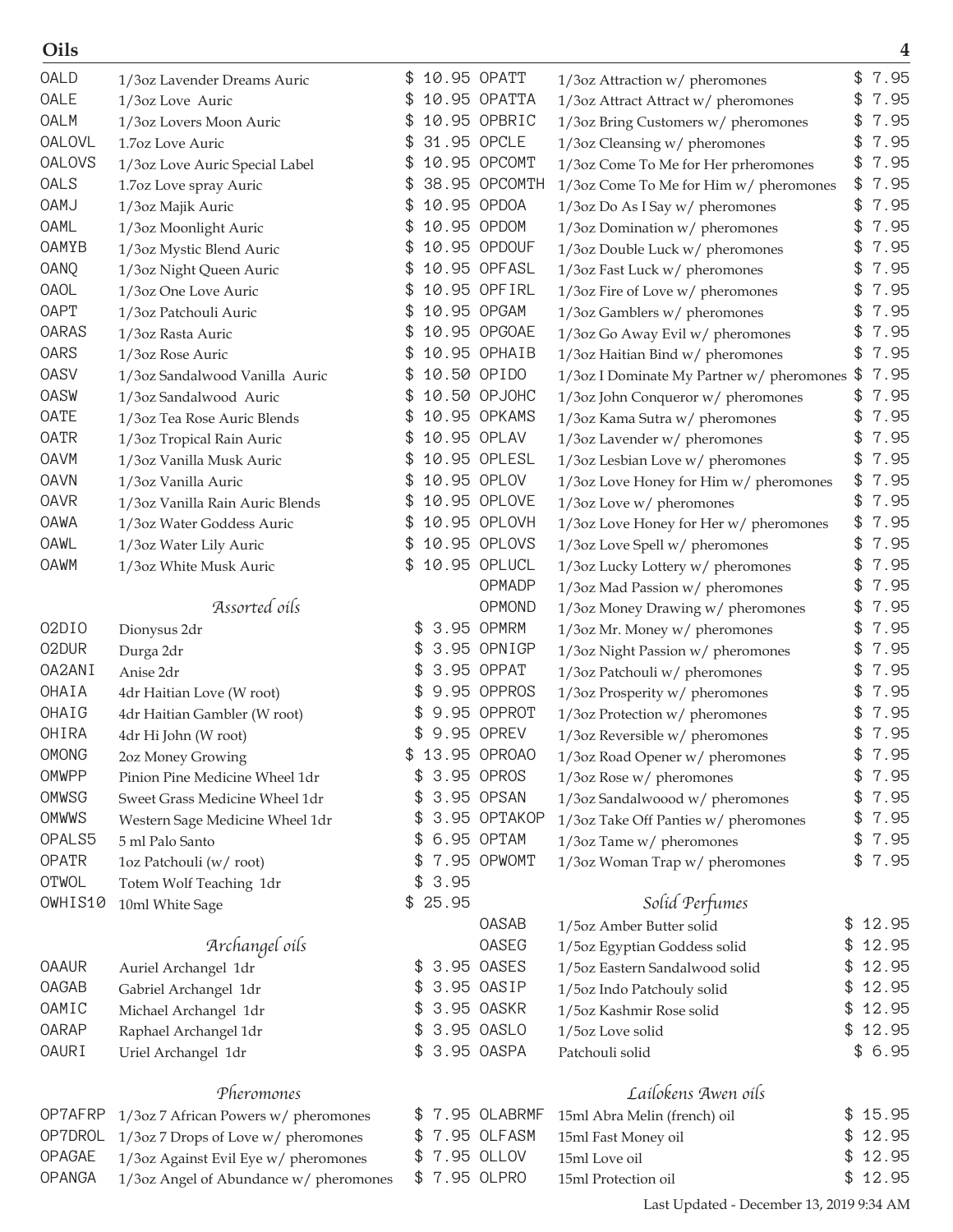| OLSACT  | 15ml Sacred Temple oil                       |    | 12.95 OE16FER 16oz Fertility              | \$<br>69.95 |
|---------|----------------------------------------------|----|-------------------------------------------|-------------|
|         |                                              |    | OE16F INL 160z Financial Luck             | \$<br>69.95 |
|         | 16 oz Espírítu                               |    | OE16FIRL 16oz Fire of Love                | \$<br>69.95 |
|         | OE16ABRM 16oz Abra Melin                     | \$ | 69.95 OE16FIVFG 16oz Five Finger Grass    | \$<br>69.95 |
|         | OE16ADAE 16oz Adam & Eve                     |    | 69.95 OE16FLAD 16oz Flames of Desire      | \$<br>69.95 |
|         | OE16ALLP 16oz All Purpose                    |    | 69.95 OE16FM<br>160z Frankincense & Myrrh | \$<br>69.95 |
|         | OE16ALM 16oz Almond                          |    | 69.95 OE16FRA 16oz Frankincense           | \$<br>69.95 |
|         | OE16AMB 16oz Amber                           |    | 69.95 OE16FRE 16oz Freya                  | \$<br>69.95 |
|         | OE16AMBG 16oz Ambergris                      |    | 69.95 OE16GAN 16oz Ganesha                | \$<br>69.95 |
|         | OE16ANO 16oz Anointing                       |    | 69.95 OE16GLOA 16oz Glow of Attraction    | \$<br>69.95 |
|         | OE16APH 16oz Aphrodesia                      | \$ | 69.95 OE16GOA 16oz Go Away                | \$<br>69.95 |
|         | OE16ASTT 16oz Astral Travel                  |    | 69.95 OE16GOAE 16oz Go Away Evil          | \$<br>69.95 |
|         | OE16ATT 16oz Attraction                      |    | 69.95 OE16GOD 16oz Goddess                | \$<br>69.95 |
|         | OE16BAN 16oz Banishing                       |    | 69.95 OE16GOOL 16oz Good Luck             | \$<br>69.95 |
|         |                                              | \$ | 69.95 OE16GREM 16oz Green Man             | \$<br>69.95 |
|         | OE16BAP 16oz Baphomet<br>OE16BAS 16oz Bastet |    |                                           | \$<br>69.95 |
|         | OE16BASIL 16oz Basil                         |    | 69.95 OE16GUAA 16oz Guardian Angel        | \$<br>69.95 |
|         |                                              |    | 69.95 OE16HEA 16oz Healing                |             |
|         | OE16BATB 16oz Bat's Blood                    |    | 69.95 OE16HEL 16oz Heliotrope             | \$<br>69.95 |
|         | OE16BAY 16oz Bayberry                        | \$ | 69.95 OE16HERH 16oz Herne the Hunter      | \$<br>69.95 |
|         | OE16BENO 16oz Bend Over                      |    | 69.95 OE16HEXB 16oz Hex Breaker           | \$<br>69.95 |
|         | OE16BETB 16oz Better Business                |    | 69.95 OE16HIGJ 16oz High John             | \$<br>69.95 |
|         | OE16BEW 16oz Bewitching                      | \$ | 69.95 OE16HOLD 16oz Holy Death            | \$<br>69.95 |
|         | OE16BLAC 16oz Black Cat                      |    | 69.95 OE16HON 16oz Honeysuckle            | \$<br>69.95 |
|         | OE16BLE 16oz Blessing                        |    | 69.95 OE16HOOB 16oz Hoodoo Binding        | \$<br>69.95 |
|         | OE16BUD 16oz Buddha                          |    | 69.95 OE16HORG 16oz Horned God            | \$<br>69.95 |
|         | <b>OE16BUSS</b> 16oz Business Success        | \$ | 69.95 OE16HOUB 16oz House Blessing        | \$<br>69.95 |
|         | OE16CASO 16oz Cast Off Evil                  |    | 69.95 OE16IRR 16oz Irresistible           | \$<br>69.95 |
|         | OE16CIN 16oz Cinnamon                        |    | 69.95 OE16ISI 16oz Isis                   | \$<br>69.95 |
|         | OE16CLE 16oz Cleopatra                       |    | 69.95 OE16JEZ 16oz Jezabel                | \$<br>69.95 |
|         | OE16COMM 16oz Commanding                     | \$ | 69.95 OE16JINR 16oz Jinx Removing         | \$<br>69.95 |
|         | OE16COMTM 16oz Come to Me                    |    | 69.95 OE16JOB 16oz Job                    | \$<br>69.95 |
|         | OE16CON 16oz Controlling                     |    | 69.95 OE16JOHC 16oz John the Conqueror    | \$<br>69.95 |
|         | OE16CONJ 16oz Conjure                        |    | 69.95 OE16JUDB 16oz Judge Be For Me       | \$<br>69.95 |
| OE16COP | 16oz Copal                                   | \$ | 69.95 OE16JUSJ 16oz Just Judge            | \$<br>69.95 |
| OE16COU | 16oz Court                                   |    | 69.95 OE16KEEAT 16oz Keep Away Trouble    | \$<br>69.95 |
|         | <b>OE16COUN</b> 16oz Counteracting           | \$ | 69.95 OE16KINS 16oz King Solomon          | \$<br>69.95 |
|         | OE16CROS 16oz Crown of Success               | \$ | 69.95 OE16KRI 16oz Krishna                | \$<br>69.95 |
|         | OE16DESM 16oz Desire Me                      | \$ | 69.95 OE16KYP 16oz Kyphi                  | \$<br>69.95 |
|         | OE16DOA 16oz Do As I Say                     |    | 69.95 OE16LAVF 16oz Lavender, French      | \$<br>69.95 |
|         | OE16DOM 16oz Domination                      |    | 69.95 OE16LAWSA 16oz Law Stay Away        | \$<br>69.95 |
|         | OE16DOUL 16oz Double Luck                    | \$ | 69.95 OE16LOTT 16oz Lottery               | \$<br>69.95 |
|         | OE16DOVB 16oz Dove's Blood                   |    | 69.95 OE16LOTUS 16oz Lotus                | \$<br>69.95 |
|         | OE16DRAB 16oz Dragon's Blood                 |    | 69.95 OE16LOV 16oz Lovers                 | \$<br>69.95 |
|         | OE16DRAW 16oz Drawing                        |    | 69.95 OE16LOVB 16oz Love Breaker          | \$<br>69.95 |
|         | OE16DRE 16oz Dream                           | \$ | 69.95 OE16LOVD 16oz Love Drawing          | \$<br>69.95 |
|         | OE16DUR 16oz Durga                           |    | 69.95 OE16LOVDR 16oz Love Drops           | \$<br>69.95 |
|         | OE16EASL 16oz Easy Life                      |    | 69.95 OE16LOVM 16oz Love Me               | \$<br>69.95 |
|         | OE16ELDG 16oz Elder Gods                     |    | 69.95 OE16LOVS 16oz Love Spell            | \$<br>69.95 |
|         | OE16EUC 16oz Eucalyptus                      | \$ | 69.95 OE16LUC 16oz Lucifer                | \$<br>69.95 |
|         | OE16EXO 16oz Exorcism                        |    | 69.95 OE16LUVLL 16oz Luv Luv Luv          | \$<br>69.95 |
|         | OE16FAN 16oz Fantasy                         |    | 69.95 OE16MAG 16oz Magnet                 | \$<br>69.95 |
|         | OE16FASL 16oz Fast Luck                      |    | 69.95 OE16MAGIC 16oz Magic                | \$<br>69.95 |
|         |                                              |    | 69.95 OE16MAN 16oz Mandrake               | \$69.95     |
|         | OE16FASM 16oz Fast Money                     |    |                                           |             |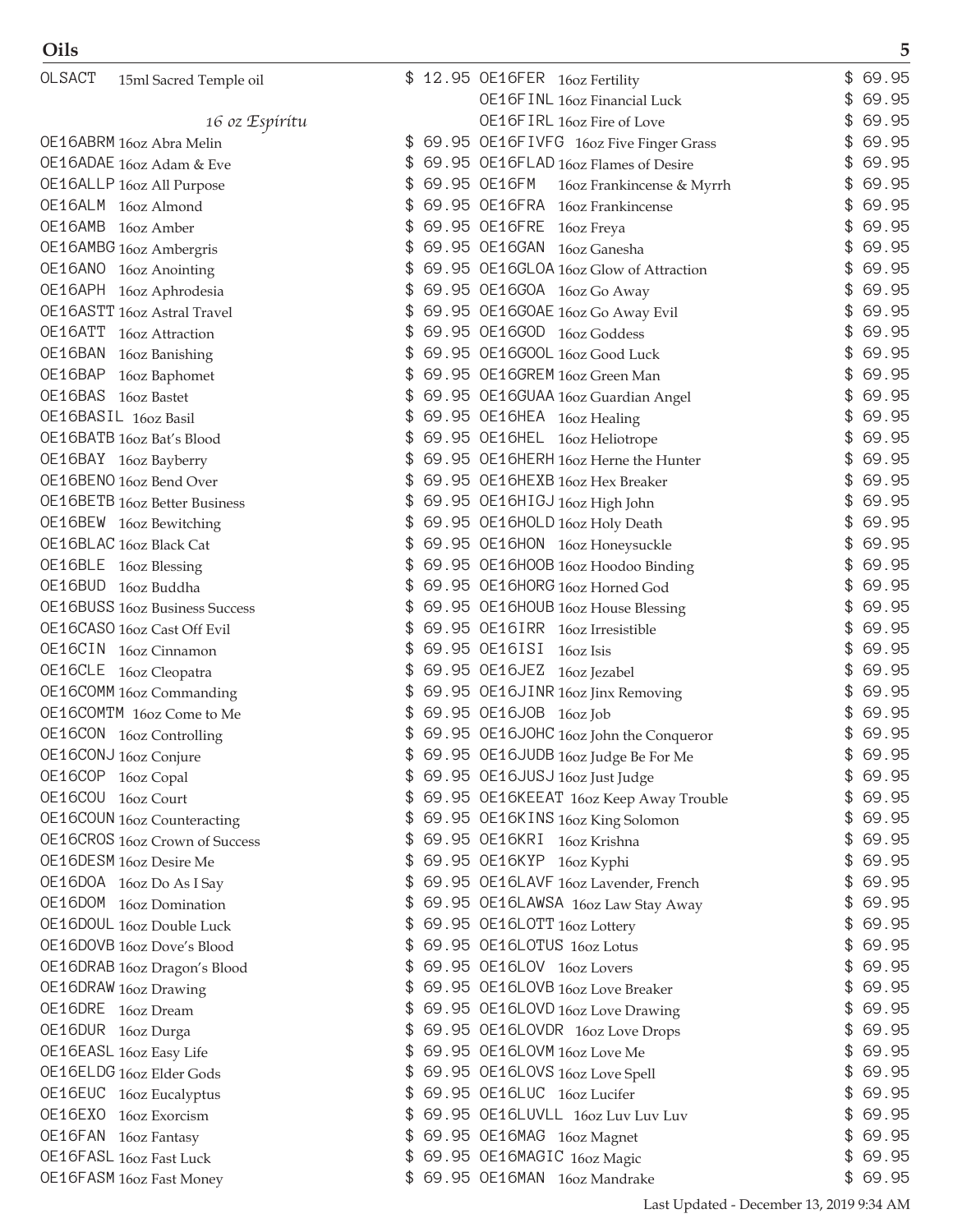| OE16MAR 16oz Marriage                                | 69.95 OE16SPIG 16oz Spirit Guide                                      | \$<br>69.95 |
|------------------------------------------------------|-----------------------------------------------------------------------|-------------|
| OE16MED<br>16oz Meditation                           | 69.95 OE16STEW 16oz Steady Work                                       | 69.95<br>£. |
| OE16MIL 16oz Millionaire                             | 69.95 OE16STJ 16oz St Jude<br>\$                                      | 69.95<br>\$ |
| OE16MIS 16oz Mistletoe                               | 69.95 OE16STM 16oz St Michael                                         | 69.95<br>\$ |
| OE16MOJW 16oz Mojo Wishing                           | 69.95 OE16STP<br>16oz St Peter                                        | 69.95<br>\$ |
| <b>OE16MOND</b> 16oz Money Drawing                   | 69.95 OE16SUC 16oz Success<br>\$                                      | 69.95<br>\$ |
| OE16MOO 16oz Moon                                    | 69.95 OE16SWEG 16oz Sweet Grass                                       | 69.95<br>\$ |
| OE16MRM<br>16oz Mr Money                             | 69.95 OE16THIE 16oz Third Eye                                         | 69.95<br>\$ |
| OE16MUS<br>16oz Musk                                 | 69.95 OE16THO 16oz Thor                                               | 69.95       |
| OE16MYR 16oz Myrrh                                   | 69.95 OE16TOB<br>\$<br>16oz Tobacco                                   | 69.95<br>\$ |
| OE16NEC 16oz Necronomicon                            | 69.95 OE16TRA 16oz Tranquility                                        | 69.95<br>\$ |
| OE16NEWMH 16oz New Mown Hay                          | 69.95 OE16TREL 16oz Tree of Life<br>\$                                | 69.95<br>\$ |
| OE160CHA 16oz Orisha Chango                          | 69.95 OE16TUB 16oz Tuberrose                                          | \$<br>69.95 |
| OE160ELE 16oz Orisha Elegua                          | 69.95 OE16UNB 16oz Unblocked                                          | 69.95<br>\$ |
| OE160NEL 16oz One Love                               | 69.95 OE16UNC 16oz Uncrossing                                         | 69.95<br>\$ |
| OE1600CH 16oz Orisha Ochosi                          | 69.95 OE16VAM 16oz Vampire                                            | 69.95<br>\$ |
| 0E1600GU 16oz Orisha Ogun                            | 69.95 OE16VANV 16oz Van Van                                           | 69.95<br>\$ |
| 0E1600RU 16oz Orisha Orunla                          | 69.95 OE16VEN 16oz Venus<br>\$                                        | 69.95<br>\$ |
| 0E1600SA 16oz Orisha Osain                           | 69.95 OE16VER 16oz Verbena                                            | 69.95<br>\$ |
| 0E1600SH 16oz Orisha Oshun                           | 69.95 OE16VIO 16oz Violet                                             | 69.95<br>\$ |
| OE160SAP 16oz Orisha Seven African Powers            | 69.95 OE16VIRG 16oz Virgin Guadalupe<br>\$                            | 69.95<br>\$ |
|                                                      | 69.95 OE16VOO 16oz Voodoo                                             | 69.95<br>\$ |
| OE160YEM 16oz Orisha Yemaya<br>OE16PAN 16oz Pan      | 69.95 OE16WEA 16oz Wealth                                             | 69.95       |
| OE16PAS                                              |                                                                       | 69.95       |
| 16oz Passion<br>OE16PAT 16oz Patchouli               | 69.95 OE16WHIS 16oz White Sage<br>\$                                  | 69.95<br>\$ |
|                                                      | 69.95 OE16WINN 16oz Winning Number<br>\$                              | 69.95<br>\$ |
| OE16PEAH 16oz Peaceful Home                          | 69.95 OE16WIS 16oz Wishing<br>69.95 OE16WITS 16oz Witch's Spell<br>\$ | 69.95<br>\$ |
| OE16PERM 16oz Perfect Mate<br>OE16PIN 16oz Pine      | 69.95 OE16WIZ 16oz Wizard                                             | 69.95<br>\$ |
|                                                      | \$                                                                    | 69.95<br>\$ |
| OE16PROH 16oz Protection from Harm                   | 69.95 OE16WOLS 16oz Wolf Spirit<br>69.95 OE16WOOM 16oz Woodsman       | \$<br>69.95 |
| OE16PROM 160z Protection from Magick                 | 69.95<br>\$                                                           |             |
| OE16PROS 16oz Prosperity<br>OE16PROT 16oz Protection | 69.95                                                                 |             |
|                                                      | 1 oz Espíritu<br>\$<br>69.95 OE1ABRM 1oz Abra Melin                   | \$8.95      |
| OE16PUR 16oz Purification                            | 69.95 OE1ADAE                                                         | \$<br>8.95  |
| OE16QUES 16oz Queen of Sheba                         | 1oz Adam & Eve<br>69.95 OE1ALLP                                       | 8.95<br>\$  |
| OE16QUEW 16oz Queen of the Witches                   | 1oz All Purpose                                                       | \$<br>8.95  |
| OE16QUIM 16oz Quick Money                            | 69.95 OE1ALM<br>\$<br>1oz Almond                                      | 8.95        |
| OE16RETTM 16oz Return To Me                          | 69.95 OE1AMB<br>\$<br>1oz Amber                                       | \$          |
| OE16REV 16oz Reversible                              | 69.95 OE1AMBG<br>\$<br>1oz Ambergris                                  | \$<br>8.95  |
| OE16ROAO 16oz Road Opener                            | 69.95 OE1ANO<br>\$<br>1oz Anointing                                   | \$<br>8.95  |
| OE16ROS 16oz Rose                                    | 69.95 OE1APH<br>\$<br>1oz Aphrodesia                                  | \$<br>8.95  |
| OE16ROSW 16oz White Rose                             | 69.95 OE1ASTT<br>1oz Astral Travel                                    | \$<br>8.95  |
| OE16RUE 16oz Rue                                     | 69.95 OE1ATT<br>1oz Attraction                                        | 8.95<br>\$  |
| OE16SAN 16oz Sandalwood                              | 69.95 OE1BAN<br>1oz Banishing                                         | \$<br>8.95  |
| OE16SANM 16oz Santa Muerte                           | 69.95 OE1BAP<br>\$<br>1oz Baphomet                                    | \$<br>8.95  |
| OE16SEP 16oz Separation                              | 69.95 OE1BAS<br>\$<br><b>1oz Bastet</b>                               | \$<br>8.95  |
| <b>OE16SEXE</b> 16oz Sexual Energy                   | 69.95 OE1BASIL 1oz Basil<br>\$                                        | \$<br>8.95  |
| OE16SHIS 16oz Shi Shi                                | 69.95 OE1BATB<br>\$<br>1oz Bat's Blood                                | \$<br>8.95  |
| OE16SHUU 16oz Shut Up                                | 69.95 OE1BAY<br>\$<br>1oz Bayberry                                    | \$<br>8.95  |
| OE16SNA 16oz Snake                                   | 69.95 OE1BENO<br>1oz Bend Over                                        | 8.95<br>\$  |
| OE16SOLS 16oz Solomon Seal                           | 69.95 OE1BETB<br>1oz Better Business                                  | 8.95<br>\$  |
| OE16SPE 16oz Spellcaster                             | 69.95 OE1BEW<br>\$<br>1oz Bewitching                                  | \$<br>8.95  |
| OE16SPE20 16oz Special #20                           | 69.95 OE1BLAC<br>\$<br>1oz Black Cat                                  | \$<br>8.95  |
| OE16SPEB 16oz Spellbreaking                          | 69.95 OE1BLE<br>1oz Blessing                                          | \$8.95      |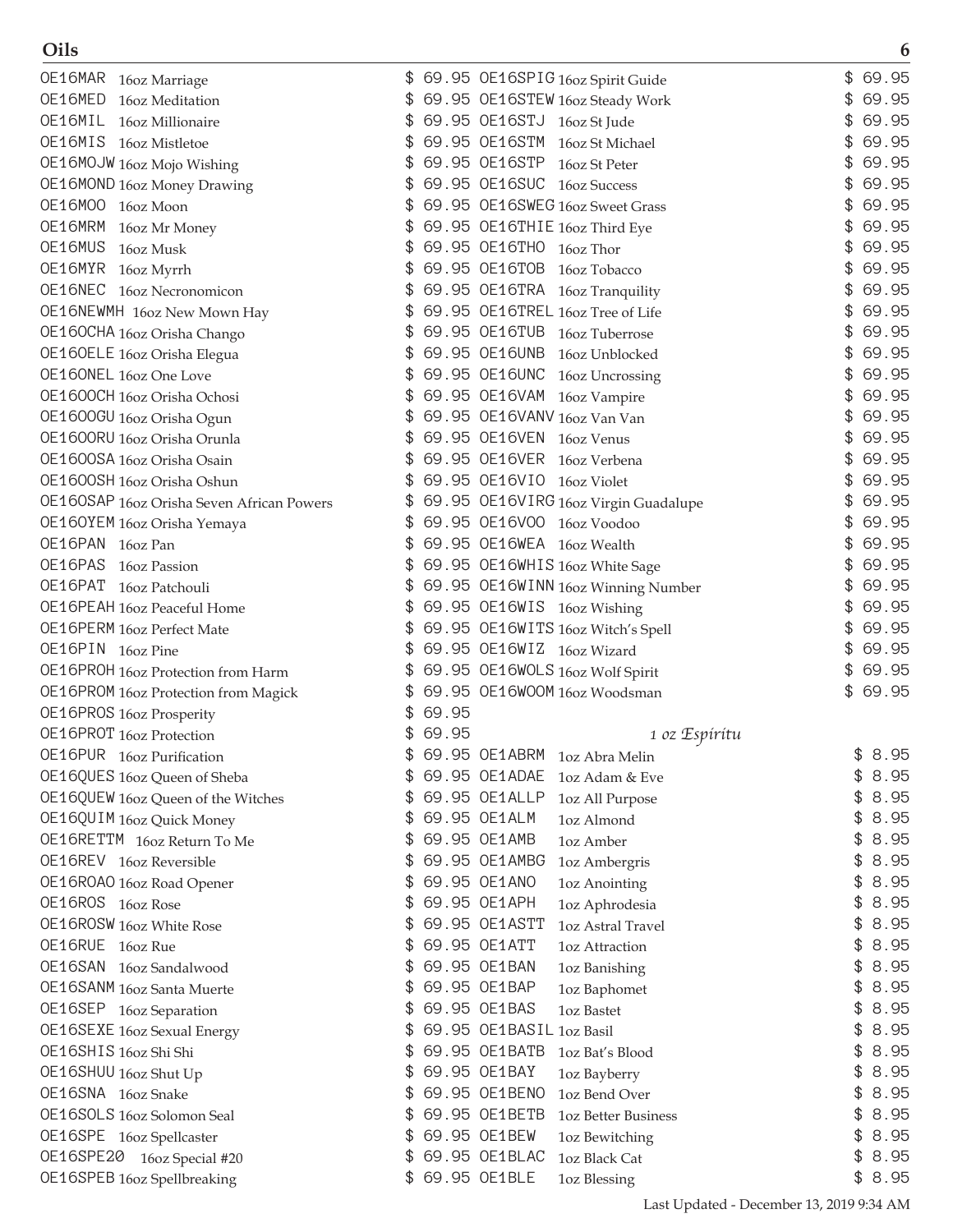| Oils    |                                |    |                          |                                     |            | 7 |
|---------|--------------------------------|----|--------------------------|-------------------------------------|------------|---|
| OE1BUD  | 1oz Buddha                     | \$ |                          | 8.95 OE1HORG 1oz Horned God         | \$<br>8.95 |   |
| OE1BUSS | <b>1oz Business Success</b>    | \$ | 8.95 OE1HOUB             | <b>1oz House Blessing</b>           | \$<br>8.95 |   |
| OE1CASO | 1oz Cast Off Evil              | \$ | 8.95 OE1IRR              | 1oz Irresitible                     | \$<br>8.95 |   |
| OE1CIN  | 1oz Cinnamon                   | \$ | 8.95 OE1ISI              | 1oz Isis                            | \$<br>8.95 |   |
| OE1CLE  | 1oz Cleopatra                  | \$ | 8.95 OE1JEZ              | 1oz Jezabel                         | \$<br>8.95 |   |
| OE1COMM | 1oz Commanding                 |    | 8.95 OE1JINR             | 1oz Jinx Removing                   | \$<br>8.95 |   |
|         | OE1COMTM 1oz Come To Me        |    | 8.95 OE1JOB              | 1oz Job                             | \$<br>8.95 |   |
| OE1CON  | 1oz Controlling                | \$ | 8.95 OE1JOHC             | 1oz John the Conqueror              | \$<br>8.95 |   |
| OE1CONJ | 1oz Conjure                    | \$ | 8.95 OE1JUDB             | 1oz Judge Be For Me                 | \$<br>8.95 |   |
| OE1COP  | 1oz Copal                      | \$ | 8.95 OE1JUSJ             | 1oz Just Judge                      | \$<br>8.95 |   |
| OE1COU  | 1oz Court                      | \$ |                          | 8.95 OE1KEEAT 1oz Keep Away Trouble | \$<br>8.95 |   |
| OE1COUN | 1oz Counteracting              | \$ |                          | 8.95 OE1KINS 1oz King Solomon       | \$<br>8.95 |   |
| OE1CROS | <b>1oz Crown of Success</b>    | \$ | 8.95 OE1KRI              | 1oz Krishna                         | 8.95       |   |
| OE1DESM | 1oz Desire Me                  |    | 8.95 OE1KYP              | 1oz Kyphi                           | 8.95       |   |
| OE1DOA  | 1oz Do As I Say                | \$ | 8.95 OE1LAVF             | 1oz Lavender, French                | \$<br>8.95 |   |
| OE1DOM  | 1oz Dominaion                  | \$ |                          | 8.95 OE1LAWSA 1oz Law Stay Away     | \$<br>8.95 |   |
| OE1DOUL | 1oz Double Luck                | \$ | 8.95 OE1LOTT 1oz Lottery |                                     | \$<br>8.95 |   |
| OE1DOVB | 1oz Dove's Blood               | \$ | 8.95 OE1LOTUS 1oz Lotus  |                                     | \$<br>8.95 |   |
| OE1DRAB | 1oz Dragon's Blood             | \$ | 8.95 OE1LOV              | 1oz Lovers                          | \$<br>8.95 |   |
| OE1DRAW | 1oz Drawing                    | \$ | 8.95 OE1LOVB             | 1oz Love Breaker                    | \$<br>8.95 |   |
| OE1DRE  | 1oz Dream                      | \$ |                          | 8.95 OE1LOVD 1oz Love Drawing       | \$<br>8.95 |   |
| OE1DUR  | 1oz Durga                      |    |                          | 8.95 OE1LOVDR 1oz Love Drops        | \$<br>8.95 |   |
| OE1EASL | 1oz Easy Life                  | \$ |                          | 8.95 OE1LOVM 1oz Love Me            | \$<br>8.95 |   |
| OE1ELDG | 1oz Elder Gods                 | \$ | 8.95 OE1LOVS             | 1oz Love Spell                      | \$<br>8.95 |   |
| OE1EUC  | 1oz Eucalyptus                 | \$ | 8.95 OE1LUC              | 1oz Lucifer                         | \$<br>8.95 |   |
| OE1EXO  | 1oz Exocism                    | \$ |                          | 8.95 OE1LUVLL 1oz Luv Luv Luv       | \$<br>8.95 |   |
| OE1FAN  | 1oz Fantasy                    | \$ | 8.95 OE1MAG              | 1oz Magnet                          | \$<br>8.95 |   |
| OE1FASL | 1oz Fast Luck                  | \$ | 8.95 OE1MAGIC 1oz Magic  |                                     | 8.95       |   |
| OE1FASM | 1oz Fast Money                 |    | 8.95 OE1MAN              | 1oz Mandrake                        | 8.95       |   |
| OE1FER  | 1oz Fertility                  | \$ | 8.95 OE1MAR              | 1oz Marriage                        | \$<br>8.95 |   |
| OE1FINL | 1oz Financial Luck             | \$ | 8.95 OE1MED              | 1oz Meditation                      | \$<br>8.95 |   |
| OE1FIRL | 1oz Fire of Love               | \$ | 8.95 OE1MIL              | 1oz Millionaire                     | \$<br>8.95 |   |
|         | OE1FIVFG 1oz Five Finger Grass |    | 8.95 OE1MIS              | 1oz Mistletoe                       | \$<br>8.95 |   |
| OE1FLAD | 1oz Flames of Desire           | S  | 8.95 OE1MOJW             | 1oz Mojo Wishing                    | \$<br>8.95 |   |
| OE1FM   | 1oz Frankincense & Myrrh       | \$ | 8.95 OE1MOND             | 1oz Money Drawing                   | \$<br>8.95 |   |
| OE1FRA  | 1oz Frankincense               | \$ | 8.95 OE1MOO              | 1oz Moon                            | \$<br>8.95 |   |
| OE1FRE  | 1oz Freya                      | \$ | 8.95 OE1MRM              | 1oz Mr Money                        | \$<br>8.95 |   |
| OE1GAN  | 1oz Ganesha                    | \$ | 8.95 OE1MUS              | 1oz Musk                            | \$<br>8.95 |   |
| OE1GLOA | 1oz Glow of Attraction         | \$ | 8.95 OE1MYR              | 1oz Myrrh                           | \$<br>8.95 |   |
| OE1GOA  | 1oz Go Away                    | \$ | 8.95 OE1NEC              | 1oz Necronomicon                    | \$<br>8.95 |   |
| OE1GOAE | 1oz Go Away Evil               | \$ |                          | 8.95 OE1NEWMH 1oz New Mown Hay      | \$<br>8.95 |   |
| OE1GOD  | 1oz Goddess                    | \$ |                          | 8.95 OE1OCHA 1oz Orisha Chango      | \$<br>8.95 |   |
| OE1GOOL | 1oz Good Luck                  | \$ | 8.95 OE10ELE             | 1oz Orisha Elegua                   | \$<br>8.95 |   |
| OE1GREM | 1oz Green Man                  | \$ | 8.95 OE1ONEL             | 1oz One Love                        | \$<br>8.95 |   |
| OE1GUAA | 1oz Guardian Angel             | \$ | 8.95 OE100CH             | 1oz Orisha Ochosi                   | \$<br>8.95 |   |
| OE1HEA  | 1oz Healing                    | \$ | 8.95 OE100GU             | 1oz Orisha Ogun                     | \$<br>8.95 |   |
| OE1HEL  | 1oz Heliotrope                 | \$ | 8.95 OE100RU             | 1oz Orisha Orunla                   | \$<br>8.95 |   |
| OE1HERH | 1oz Herne the Hunter           | \$ | 8.95 OE100SA             | 1oz Orisha Osain                    | \$<br>8.95 |   |
| OE1HEXB | 1oz Hex Breaker                | \$ | 8.95 OE100SH             | 1oz Orisha Oshun                    | \$<br>8.95 |   |
| OE1HIGJ | 1oz High John                  | \$ | 8.95 OE10SAP             | 1oz Orisha Seven African Powers     | \$<br>8.95 |   |
| OE1HOLD | 1oz Holy Death                 | \$ | 8.95 OE1OYEM             | 1oz Orisha Yemaya                   | \$<br>8.95 |   |
| OE1HON  | 1oz Honeysuckle                | \$ | 8.95 OE1PAN              | 1oz Pan                             | \$<br>8.95 |   |
| OE1HOOB | 1oz Hoodoo Binding             | \$ | 8.95 OE1PAS              | 1oz Passion                         | \$<br>8.95 |   |
|         |                                |    |                          |                                     |            |   |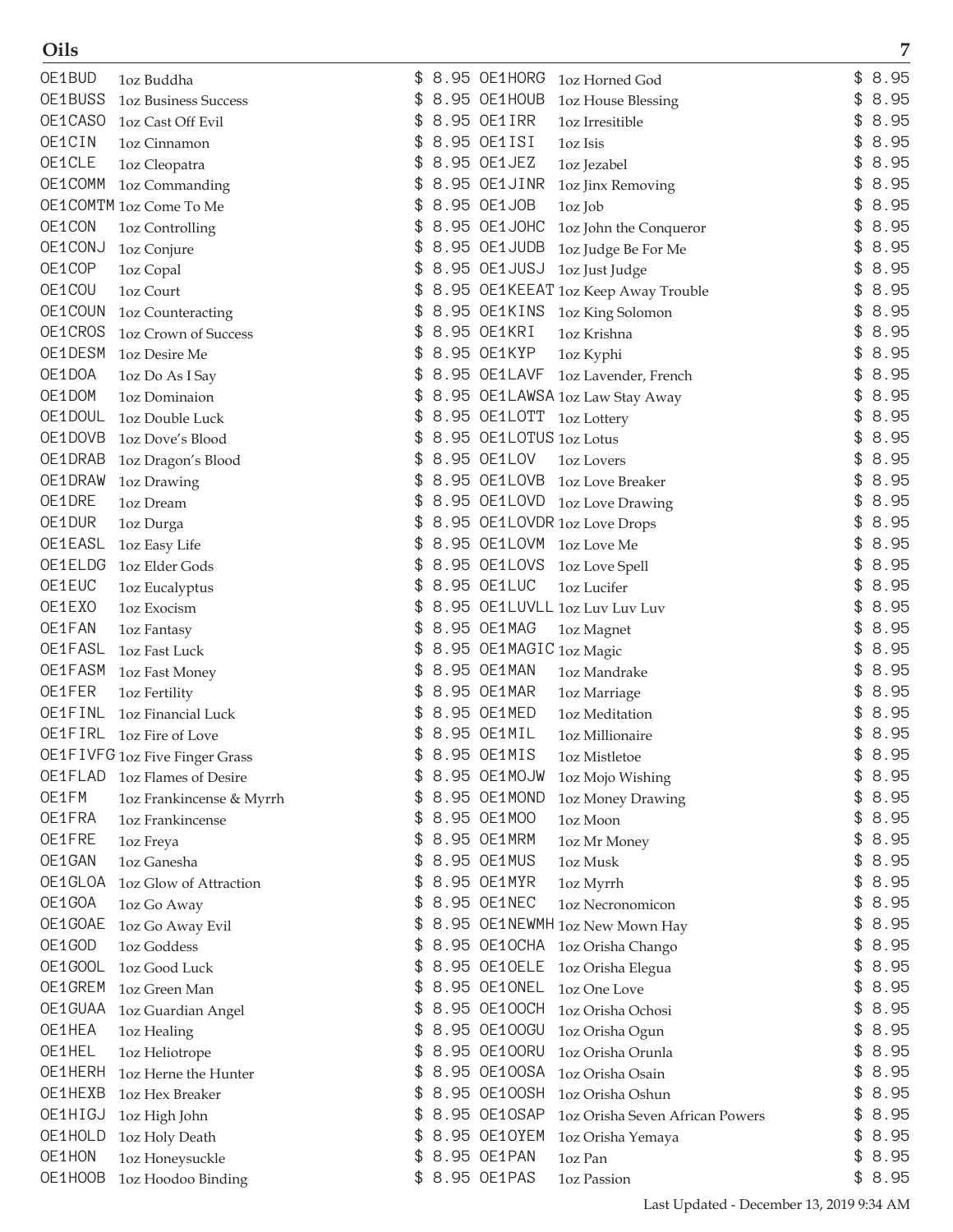| Oils    |                            |     |      |                         |                              | 8          |
|---------|----------------------------|-----|------|-------------------------|------------------------------|------------|
| OE1PAT  | 1oz Patchouli              | \$  |      | 8.95 OE1WINN            | 1oz Winning Number           | 8.95<br>\$ |
| OE1PEAH | 1oz Peaceful Home          | \$  |      | 8.95 OE1WIS             | 1oz Wishing                  | \$<br>8.95 |
| OE1PERM | 1oz Perfect Mate           | \$  |      | 8.95 OE1WITS            | 1oz Witch's Spell            | \$<br>8.95 |
| OE1PIN  | 1oz Pine                   | \$  |      | 8.95 OE1WIZ             | 1oz Wizard                   | \$<br>8.95 |
| OE1PROH | 1oz Protection From Harm   | \$  |      | 8.95 OE1WOLS            | 1oz Wolf Spirit              | \$<br>8.95 |
| OE1PROM | 1oz Protection from Magick |     |      | 8.95 OE1WOOM            | 1oz Woodsman                 | \$<br>8.95 |
| OE1PROS | 1oz Prosperity             | \$  | 8.95 |                         |                              |            |
| OE1PROT | 1oz Protection             | \$  | 8.95 |                         | 2 dr Espíritu                |            |
| OE1PUR  | 1oz Purification           | \$  |      | 8.95 OE2ABRM            | 2dr Arba Melin               | \$<br>3.95 |
| OE1QUES | 1oz Queen of Sheba         | \$  |      | 8.95 OE2ADAE            | 2dr Adam & Eve               | \$<br>3.95 |
| OE1QUEW | 1oz Queen of the Witches   | \$  |      | 8.95 OE2ALLP            | 2dr All Purpose              | \$<br>3.95 |
| OE1QUIM | 1oz Quick Money            | \$  |      | 8.95 OE2ALM             | 2dr Almond                   | \$<br>3.95 |
|         | OE1RETTM 1oz Return To Me  |     |      | 8.95 OE2AMB             | 2dr Amber                    | 3.95       |
| OE1REV  | 1oz Reversible             |     |      | 8.95 OE2AMBG            | 2dr Ambergris                | 3.95       |
| OE1ROAO | 1oz Road Opener            | \$  |      | 8.95 OE2ANO             | 2dr Anointing                | 3.95<br>\$ |
| OE1ROS  | <b>1oz Rose</b>            | \$  |      | 8.95 OE2APH             | 2dr Aphrodesia               | 3.95<br>\$ |
| OE1ROSW | 1oz Rose, White            | \$  |      | 8.95 OE2ASTT            | 2dr Astral Travel            | \$<br>3.95 |
| OE1RUE  | 1oz Rue                    | \$  |      | 8.95 OE2ATT             | 2dr Attraction               | \$<br>3.95 |
| OE1SAN  | 1oz Sandalwood             | \$  |      | 8.95 OE2BAN             | 2dr Banishing                | \$<br>3.95 |
| OE1SANM | 1oz Santa Muerte           |     |      | 8.95 OE2BAP             | 2dr Baphomet                 | \$<br>3.95 |
| OE1SEP  | 1oz Separation             | \$  |      | 8.95 OE2BAS             | 2dr Bastet                   | 3.95<br>\$ |
| OE1SEXE | 1oz Sexual Energy          |     |      | 8.95 OE2BASIL 2dr Basil |                              | 3.95<br>\$ |
| OE1SHIS | 1oz Shi Shi                | \$  |      | 8.95 OE2BATB            | 2dr Bat's Blood              | 3.95<br>\$ |
| OE1SHUU | 1oz Shut Up                | \$  |      | 8.95 OE2BAY             | 2dr Bayberry                 | \$<br>3.95 |
| OE1SNA  | 1oz Snake                  | \$  |      | 8.95 OE2BENO            | 2dr Bend Over                | \$<br>3.95 |
| OE1SOLS | 1oz Solomon Seal           | \$  |      | 8.95 OE2BETB            | 2dr Better Business          | \$<br>3.95 |
| OE1SPE  | 1oz Spellcaster            | \$  |      | 8.95 OE2BEW             | 2dr Bewitching               | \$<br>3.95 |
|         | OE1SPE20 1oz Special #20   |     |      | 8.95 OE2BLAC            | 2dr Black Cat                | 3.95       |
| OE1SPEB | 1oz Spellbreaking          |     |      | 8.95 OE2BLE             | 2dr Blessing                 | 3.95<br>\$ |
| OE1SPIG | 1oz Spirit Guide           | \$  |      | 8.95 OE2BUD             | 2dr Buddha                   | 3.95<br>\$ |
| OE1STEW | 1oz Steady Work            |     |      | 8.95 OE2BUSS            | 2dr Business Success         | 3.95<br>\$ |
| OE1STJ  | 1oz St Jude                | \$  |      | 8.95 OE2CASO            | 2dr Cast Off Evil            | \$<br>3.95 |
| OE1STM  | 1oz St Michael             |     |      | 8.95 OE2CIN             | 2dr Cinnamon                 | \$<br>3.95 |
| OE1STP  | 1oz St Peter               | \$. |      | 8.95 OE2CLE             | 2dr Cleopatra                | \$<br>3.95 |
| OE1SUC  | <b>1oz Success</b>         | \$  |      | 8.95 OE2COMM            | 2dr Commanding               | 3.95<br>\$ |
| OE1SWEG | <b>1oz Sweet Grass</b>     | \$  |      |                         | 8.95 OE2COMTM 2dr Come To Me | \$<br>3.95 |
| OE1THIE | 1oz Third Eye              | \$  |      | 8.95 OE2CON             | 2dr Controlling              | \$<br>3.95 |
| OE1THO  | 1oz Thor                   | \$  |      | 8.95 OE2CONJ            | 2dr Conjure                  | 3.95<br>\$ |
| OE1TOB  | 1oz Tobacco                | \$  |      | 8.95 OE2COP             | 2dr Copal                    | 3.95<br>\$ |
| OE1TRA  | 1oz Tranquility            | \$. |      | 8.95 OE2COU             | 2dr Court                    | 3.95<br>\$ |
| OE1TREL | 1oz Tree of Life           | \$  |      | 8.95 OE2COUN            | 2dr Counteracting            | 3.95<br>\$ |
| OE1TUB  | 1oz Tuberose               | \$  |      | 8.95 OE2CROS            | 2dr Crown of Success         | 3.95<br>\$ |
| OE1UNB  | 1oz Unblocked              | \$  |      | 8.95 OE2DESM            | 2dr Desire Me                | \$<br>3.95 |
| OE1UNC  | 1oz Uncrossing             | \$  |      | 8.95 OE2DOA             | 2dr Do As I Say              | \$<br>3.95 |
| OE1VAM  | 1oz Vampire                | \$  |      | 8.95 OE2DOM             | 2dr Dominaion                | \$<br>3.95 |
| OE1VANV | 1oz Van Van                |     |      | 8.95 OE2DOUL            | 2dr Double Luck              | 3.95<br>\$ |
| OE1VEN  | 1oz Venus                  |     |      | 8.95 OE2DOVB            | 2dr Dove's Blood             | 3.95<br>\$ |
| OE1VER  | 1oz Verbena                |     |      | 8.95 OE2DRAB            | 2dr Dragon's Blood           | 3.95<br>\$ |
| OE1VIO  | 1oz Violet                 | £.  |      | 8.95 OE2DRAW            | 2dr Drawing                  | 3.95<br>\$ |
| OE1VIRG | 1oz Virgin Guadalupe       | \$  |      | 8.95 OE2DRE             | 2dr Dream                    | 3.95<br>\$ |
| OE1VOO  | 1oz Voodoo                 | \$  |      | 8.95 OE2DUR             | 2dr Durga                    | \$<br>3.95 |
| OE1WEA  | 1oz Wealth                 | \$  |      | 8.95 OE2EASL            | 2dr Easy Life                | \$<br>3.95 |
| OE1WHIS | 1oz White Sage             |     |      | \$ 8.95 OE2ELDG         | 2dr Elder Gods               | \$3.95     |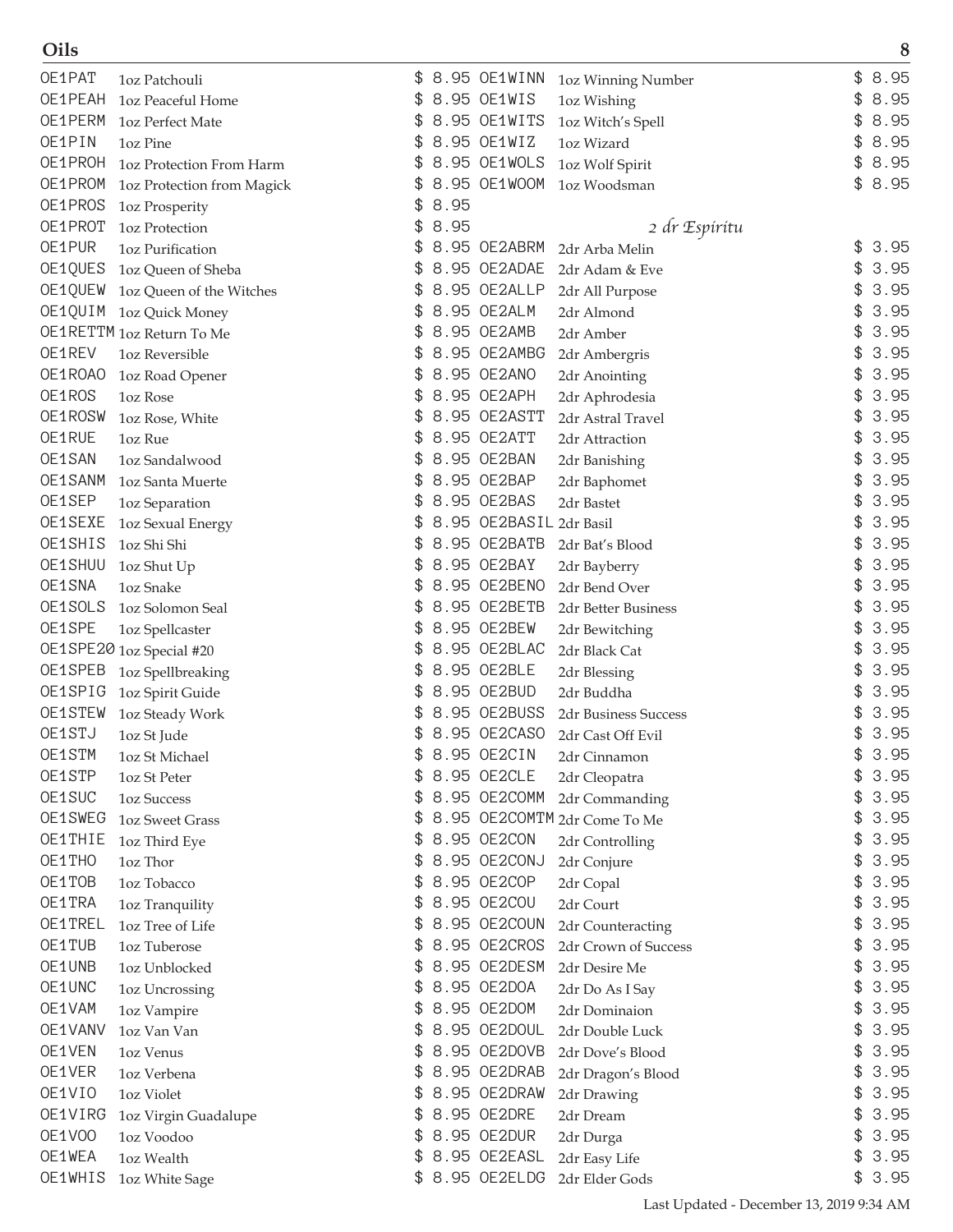| OE2EUC             | 2dr Eucalyptus                 |    | 3.95 OE2LUC             | 2dr Lucifer                     | 3.95       |
|--------------------|--------------------------------|----|-------------------------|---------------------------------|------------|
| OE2EXO             | 2dr Exocism                    | \$ |                         | 3.95 OE2LUVLL 2dr Luv Luv Luv   | 3.95       |
| OE2FAN             | 2dr Fantasy                    | \$ | 3.95 OE2MAG             | 2dr Magnet                      | 3.95       |
| OE2FASL            | 2dr Fast Luck                  | \$ | 3.95 OE2MAGIC 2dr Magic |                                 | \$<br>3.95 |
| OE2FASM            | 2dr Fast Money                 | \$ | 3.95 OE2MAN             | 2dr Mandrake                    | 3.95       |
| OE2FER             | 2dr Fertility                  |    | 3.95 OE2MAR             | 2dr Marriage                    | 3.95       |
| OE2FINL            | 2dr Financial Luck             |    | 3.95 OE2MED             | 2dr Meditation                  | 3.95       |
| OE2FIRL            | 2dr Fire of Love               |    | 3.95 OE2MIL             | 2dr Millionaire                 | 3.95       |
|                    | OE2FIVFG 2dr Five Finger Grass | \$ | 3.95 OE2MIS             | 2dr Mistletoe                   | 3.95       |
| OE2FLAD            | 2dr Flames of Desire           | \$ | 3.95 OE2MOJW            | 2dr Mojo Wishing                | 3.95       |
| OE2FM              | 2dr Frankincense & Myrrh       | \$ | 3.95 OE2MOND            | 2dr Money Drawing               | 3.95       |
| OE2FRA             | 2dr Frankincense               | \$ | 3.95 OE2MOO             | 2dr Moon                        | 3.95       |
| OE2FRE             | 2dr Freya                      | \$ | 3.95 OE2MRM             | 2dr Mr Money                    | 3.95       |
| OE2GAN             | 2dr Ganesha                    |    | 3.95 OE2MUS             | 2dr Musk                        | 3.95       |
| OE2GLOA            | 2dr Glow of Attraction         |    | 3.95 OE2MYR             | 2dr Myrrh                       | 3.95       |
| OE2GOA             | 2dr Go Away                    |    | 3.95 OE2NEC             | 2dr Necronomicon                | 3.95       |
| OE2GOAE            | 2dr Go Away Evil               | \$ |                         | 3.95 OE2NEWMH 2dr New Mown Hay  | 3.95       |
| OE2GOD             | 2dr Goddess                    | \$ | 3.95 OE2OCHA            | 2dr Orisha Chango               | 3.95       |
| OE2GOOL            | 2dr Good Luck                  | \$ | 3.95 OE20ELE            | 2dr Orisha Elegua               | \$<br>3.95 |
| OE2GREM            | 2dr Green Man                  |    | 3.95 OE2ONEL            | 2dr One Love                    | 3.95       |
| OE2GUAA            | 2dr Guardian Angel             | \$ | 3.95 OE200CH            | 2dr Orisha Ochosi               | 3.95       |
| OE2HEA             | 2dr Healing                    |    | 3.95 OE200GU            | 2dr Orisha Ogun                 | 3.95       |
| OE2HEL             | 2dr Heliotrope                 |    | 3.95 OE200RU            | 2dr Orisha Orunla               | 3.95       |
| OE2HERH            | 2dr Herne the Hunter           | \$ | 3.95 OE200SA            | 2dr Orisha Osain                | 3.95       |
| OE2HEXB            | 2dr Hex Breaker                | \$ | 3.95 OE200SH            | 2dr Orisha Oshun                | 3.95       |
| OE2HIGJ            |                                | \$ | 3.95 OE2OSAP            |                                 | 3.95       |
| OE2HOLD            | 2dr High John                  | \$ | 3.95 OE20YEM            | 2dr Orisha Seven African Powers | 3.95       |
| OE2HON             | 2dr Holy Death                 | \$ | 3.95 OE2PAN             | 2dr Orisha Yemaya               | 3.95       |
| OE2HOOB            | 2dr Honeysuckle                |    | 3.95 OE2PAS             | 2dr Pan                         | 3.95       |
| OE2HORG            | 2dr Hoodoo Binding             |    | 3.95 OE2PAT             | 2dr Passion                     | 3.95       |
| OE2HOUB            | 2dr Horned God                 |    | 3.95 OE2PEAH            | 2dr Patchouli                   | 3.95       |
| OE2IRR             | 2dr House Blessing             |    | 3.95 OE2PERM            | 2dr Peaceful Home               | 3.95       |
| OE2ISI             | 2dr Irresitable                |    | 3.95 OE2PIN             | 2dr Perfect Mate                | \$<br>3.95 |
| OE2JEZ             | 2dr Isis                       | \$ |                         | 2dr Pine                        |            |
|                    | 2dr Jezabel                    | \$ | 3.95 OE2PROH            | 2dr Protection Form Harm        | \$<br>3.95 |
| OE2JINR            | 2dr Jinx Removing              |    | 3.95 OE2PROM            | 2dr Protection from Magick      | 3.95       |
| OE2JOB             | 2dr Job                        | \$ | 3.95 OE2PROS            | 2dr Prosperity                  | \$<br>3.95 |
| OE2JOHC            | 2dr John the Conqueror         | \$ | 3.95 OE2PROT            | 2dr Protection                  | \$<br>3.95 |
| OE2JUDB            | 2dr Judge Be For Me            | \$ | 3.95 OE2PUR             | 2dr Purification                | \$<br>3.95 |
| OE2JUSJ            | 2dr Just Judge                 | \$ | 3.95 OE2QUES            | 2dr Queen of Sheba              | 3.95       |
|                    | OE2KEEAT 2dr Keep Away Trouble | \$ | 3.95 OE2QUEW            | 2dr Queen of the Witches        | 3.95       |
| OE2KINS            | 2dr King Solomon               | \$ | 3.95 OE2QUIM            | 2dr Quick Money                 | 3.95       |
| OE2KRI             | 2dr Krishna                    |    |                         | 3.95 OE2RETTM 2dr Return To Me  | 3.95       |
| OE2KYP             | 2dr Kyphi                      | \$ | 3.95 OE2REV             | 2dr Reversible                  | 3.95       |
| OE2LAVF            | 2dr Lavender, French           | \$ | 3.95 OE2ROAO            | 2dr Road Opener                 | \$<br>3.95 |
|                    | OE2LAWSA 2dr Law Stay Away     | \$ | 3.95 OE2ROS             | 2dr Rose                        | \$<br>3.95 |
|                    | OE2LOTT 2dr Lottery            | \$ | 3.95 OE2ROSW            | 2dr Rose, White                 | \$<br>3.95 |
| OE2LOTUS 2dr Lotus |                                | \$ | 3.95 OE2RUE             | 2dr Rue                         | 3.95       |
| 0E2LOV             | 2dr Lovers                     | \$ | 3.95 OE2SAN             | 2dr Sandalwood                  | 3.95       |
| OE2LOVB            | 2dr Love Breaker               |    | 3.95 OE2SANM            | 2dr Santa Muerte                | 3.95       |
|                    | OE2LOVD 2dr Love Drawing       | \$ | 3.95 OE2SEP             | 2dr Separation                  | 3.95       |
|                    | OE2LOVDR 2dr Love Drops        | \$ | 3.95 OE2SEXE            | 2dr Sexual Energy               | \$<br>3.95 |
|                    | OE2LOVM 2dr Love Me            | \$ | 3.95 OE2SHIS            | 2dr Shi Shi                     | \$<br>3.95 |
| OE2LOVS            | 2dr Love Spell                 |    | 3.95 OE2SHUU            | 2dr Shut Up                     | \$<br>3.95 |